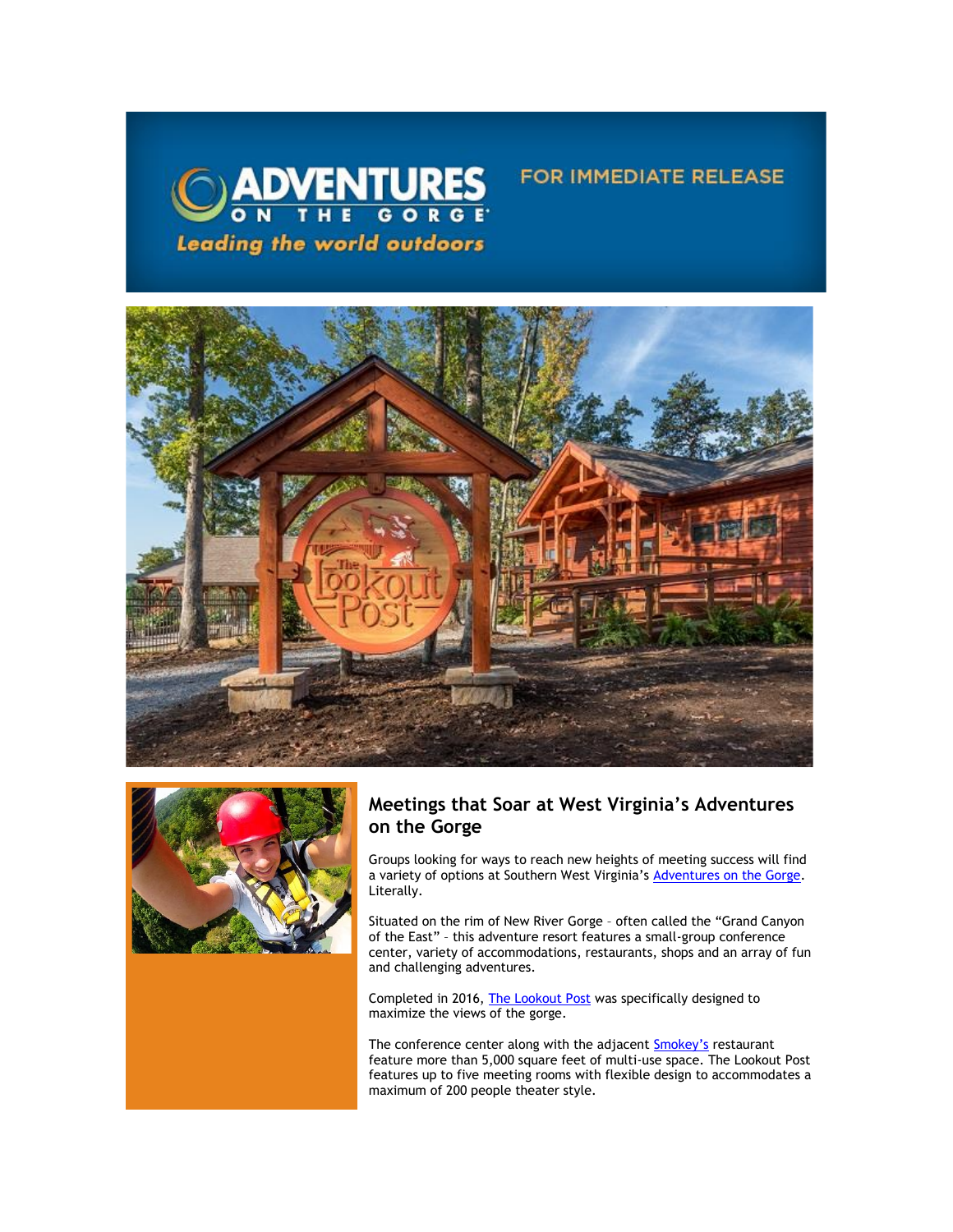

When groups are ready to go outside for [team-building](https://click.icptrack.com/icp/relay.php?r=13440961&msgid=470951&act=3SPQ&c=1378153&destination=https%3A%2F%2Fwww.adventuresonthegorge.com%2Fadventures%2Fteam-building%2Fteam-challenge&cf=13608&v=013302fa1df95d8f5748f9cbbc21cbc2e6484864c3f6d80d32e58429617ef426) and other group adventures, they will find that the sky is the limit. The resort's aerial adventures include [TreeTops Zip Line Canopy Tour,](https://click.icptrack.com/icp/relay.php?r=13440961&msgid=470951&act=3SPQ&c=1378153&destination=https%3A%2F%2Fwww.adventuresonthegorge.com%2Fadventures%2Fzip-line-aerial-adventures%2Ftreetops-zip-line-canopy-tour&cf=13608&v=4d2e554763c7e6476eb82304466fb9fe9a0b3afd681ed33153853c13da0f586e) [Gravity Zip Lines,](https://click.icptrack.com/icp/relay.php?r=13440961&msgid=470951&act=3SPQ&c=1378153&destination=https%3A%2F%2Fwww.adventuresonthegorge.com%2Freservation%2Fadd%2Fgravity-zip-lines&cf=13608&v=8219d8660754206311c4a9e06aa71eb676500b42bb067345c2c27970f76b5da9) [TimberTrek Aerial Park](https://click.icptrack.com/icp/relay.php?r=13440961&msgid=470951&act=3SPQ&c=1378153&destination=https%3A%2F%2Fwww.adventuresonthegorge.com%2Fadventures%2Fzip-line-aerial-adventures%2Ftimbertrek-adventure-park&cf=13608&v=f5b18df34f72c6e221b213327e316235e4ba9e413f0297064d2486d88192b548) and a [BridgeWalk](https://click.icptrack.com/icp/relay.php?r=13440961&msgid=470951&act=3SPQ&c=1378153&destination=https%3A%2F%2Fwww.adventuresonthegorge.com%2Fadventures%2Fzip-line-aerial-adventures%2Fbridge-walk&cf=13608&v=3a847d204cc212e53b45da2dc14f0a1454fb6e9f4dc5ea0548d0bd6c51df18b1) on a catwalk beneath the New River Gorge Bridge. Additionally, the resort offers [whitewater rafting](https://click.icptrack.com/icp/relay.php?r=13440961&msgid=470951&act=3SPQ&c=1378153&destination=https%3A%2F%2Fwww.adventuresonthegorge.com%2Fadventures%2Fwhitewater-rafting&cf=13608&v=b4693a620132c6eb79638e990369ab511f7eb4dddc8972149b0659499412c79c) on the New and Gauley Rivers and **[multi-sport lake adventures](https://click.icptrack.com/icp/relay.php?r=13440961&msgid=470951&act=3SPQ&c=1378153&destination=https%3A%2F%2Fwww.adventuresonthegorge.com%2Fadventures%2Flake-adventures&cf=13608&v=0858fe82ba8868c48db9ce27772fa395f65fbd4f4833cfb0d9dd52f753eb5552)** featuring rock climbing, Stand Up Paddle Boarding and kayaking based from a pontoon boat.

## More about the Lookout Post

The theme of the Lookout Post is "pathfinding," with rooms named in honor of pioneers of the region and the country who committed their lives to the preservation of the country's natural resources and culture. Meeting rooms are named for the country's first true conservationist John Muir; the first head of the National Park Service Stephen Mather; outdoorsman Simon Kenton; Shawnee chief Tecumseh and early settler Mary Draper Ingles.

The conference center is connected by decks and walkways to Smokey's restaurant and the resort's Canyon Falls Swimming Pool.

#### More about the adventures

[Zip lines.](https://click.icptrack.com/icp/relay.php?r=13440961&msgid=470951&act=3SPQ&c=1378153&destination=https%3A%2F%2Fwww.adventuresonthegorge.com%2Fadventures%2Fzip-line-aerial-adventures%2Fbridge-walk&cf=13608&v=3a847d204cc212e53b45da2dc14f0a1454fb6e9f4dc5ea0548d0bd6c51df18b1) Available year-round, the [TreeTops Canopy Tour](https://click.icptrack.com/icp/relay.php?r=13440961&msgid=470951&act=3SPQ&c=1378153&destination=https%3A%2F%2Fwww.adventuresonthegorge.com%2Fadventures%2Fzip-line-aerial-adventures%2Ftreetops-zip-line-canopy-tour.&cf=13608&v=8c884f2c9400547d1172ba297fed21e923b980fe2fe67f2f828087e95cfb9ca4) travels through a hemlock forest and features a series of suspension bridges and some extra-long zip lines. [Gravity Zip Lines](https://click.icptrack.com/icp/relay.php?r=13440961&msgid=470951&act=3SPQ&c=1378153&destination=https%3A%2F%2Fwww.adventuresonthegorge.com%2Fadventures%2Fzip-line-aerial-adventures%2Fgravity-zip-lines&cf=13608&v=0f8ea3520af71d2b06fd33258530626a235b17ea0886ac1a31b875a355d74847) is a seasonal operation that opens in the spring when the conditions are mild. Guests travel up to 50 miles per hour above the tree line for the first zips, and the experience culminates with the AdrenaLine, a dual-racing zip line that is the longest zip line on the East Coast at 3,150 feet long and speeds up to 60 miles per hour.

[TimberTrek Adventure Park.](https://click.icptrack.com/icp/relay.php?r=13440961&msgid=470951&act=3SPQ&c=1378153&destination=https%3A%2F%2Fwww.adventuresonthegorge.com%2Fadventures%2Fzip-line-aerial-adventures%2Ftimbertrek-adventure-park.&cf=13608&v=87579d70641be0e42457ef54da50c7c334439bacdf7fa4953d0f073b738d2df7) This aerial obstacle course features seven increasingly challenging courses with dozens of platforms as well as bridges, zip lines and crazy obstacles that challenge agility and strength. The park can be enjoyed by children as young as seven. At night, the resort lights up the course for Moontrek, an extra-challenging and fun way to burn off some extra calories.

[Rafting.](https://click.icptrack.com/icp/relay.php?r=13440961&msgid=470951&act=3SPQ&c=1378153&destination=https%3A%2F%2Fwww.adventuresonthegorge.com%2Fadventures%2Fwhitewater-rafting&cf=13608&v=b4693a620132c6eb79638e990369ab511f7eb4dddc8972149b0659499412c79c) Adventures on the Gorge offers half-, full- and multi-day rafting trips on the New and Gauley Rivers, with options for beginning rafters as well as experienced rafting thrill-seekers. Rafting season begins in early April and lasts through mid-October. With multiple raftable sections on both rivers and a choice of easy float trips to some of the biggest whitewater rafting in the world, visitors can choose the trip that is right for them.

[BridgeWalk.](https://click.icptrack.com/icp/relay.php?r=13440961&msgid=470951&act=3SPQ&c=1378153&destination=https%3A%2F%2Fwww.adventuresonthegorge.com%2Fadventures%2Fzip-line-aerial-adventures%2Fbridge-walk&cf=13608&v=3a847d204cc212e53b45da2dc14f0a1454fb6e9f4dc5ea0548d0bd6c51df18b1) The New River Gorge Bridge is the highest steel arch bridge in the East at 876 feet above the New River. Some 16,200 cars travel across the 3,030-foot-long bridge every day. The BridgeWalk is a 24-inch-wide catwalk underneath the bridge. Travelers are harnessed to a pulley system for safety and follow a guide who offers interpretive information about the bridge and the region while walkers are treated to a birds'-eye view of the gorge.

#### Accommodations

AOTG offers **[accommodations](https://click.icptrack.com/icp/relay.php?r=13440961&msgid=470951&act=3SPQ&c=1378153&destination=http%3A%2F%2Fadventuresonthegorge.com%2Flodging&cf=13608&v=96a2100ed2f585f140194e6fb151ef84ebc35c38cb3c9fa2cefd6dbf7fd00358)** for a variety of group sizes and budgets. High-end luxury homes with multiple bedrooms and spectacular views of the New River Gorge are often the top choice among couples and their families. There are also a variety of other cabins, including deluxe cabins with hot tubs, kitchens and multiple bedrooms. For guests on a budget and for those who simply like to sleep in the great outdoors, there are tent camping sites, platform tents already set up, bunkhouses that sleep up to eight people.